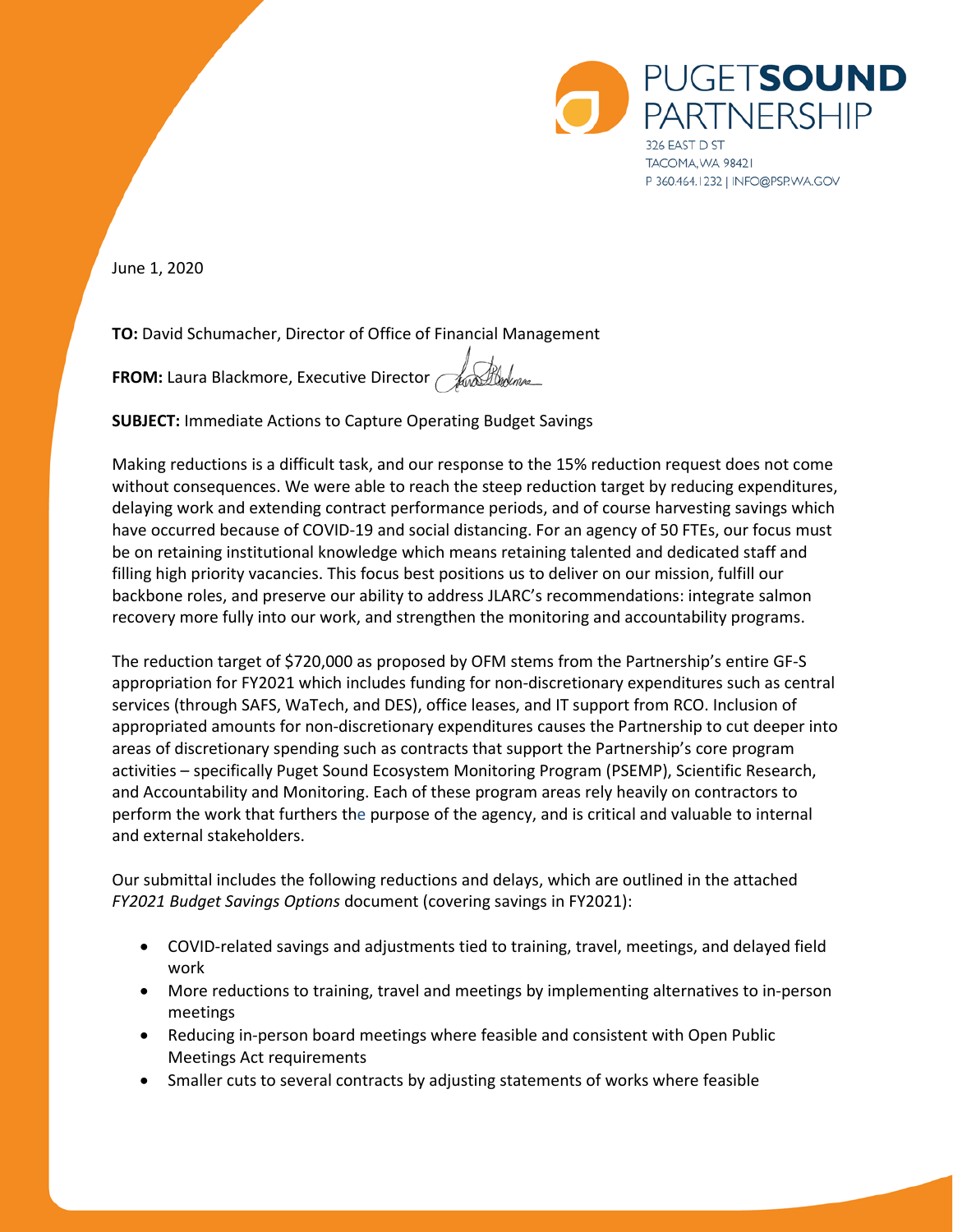

• Delays to larger contracts – mostly tied to delaying the final contract deliverables funded by the newly funded Puget Sound Scientific Research Account (2019 session) into the next biennium. We are optimistic that contractors (principal investigators) will not be harmed by the 1-2 month delay, but we realize that the delay reduces our ability to commission new science research in the next biennium.

Our submittal does not include reductions to:

• IT Pool funding received through the FY2020 supplemental budget for our Puget Sound Information System project. The IT Pool funding includes funding to complete a key phase of the project and 0.9 FTE. Thus far, we have been able to utilize federal funding for the project, but it now requires state funding to complete modules that support needs specific to the state's Puget Sound recovery efforts. Tribal, state, and local partners strongly support this system, which will help the agency improve statewide data collection, reporting and decision-making, and sustain recent monitoring and accountability improvements aimed at addressing JLARC's recommendations. If the IT Pool is reduced through OFM or legislative action, the agency requests an opportunity to buyback/buydown another reduction.

Other impacts related to these reductions:

• 1:1 state match is required for federal awards under the National Estuary Program and the Puget Sound Geographic Program. We use the agency's appropriation and allocated list of Puget Sound Acquisition and Restoration (PSAR) projects as match. The state also matches the federal awards received by the tribes, which are increasing by \$1 million this next period, putting more pressure on our ability to provide the agency's state match and the tribes' match as state operating and capital expenditures are decreased.

Thank you for considering our request. Please let us know if you have questions.

Attachment: FY2019-21 Budget Savings Option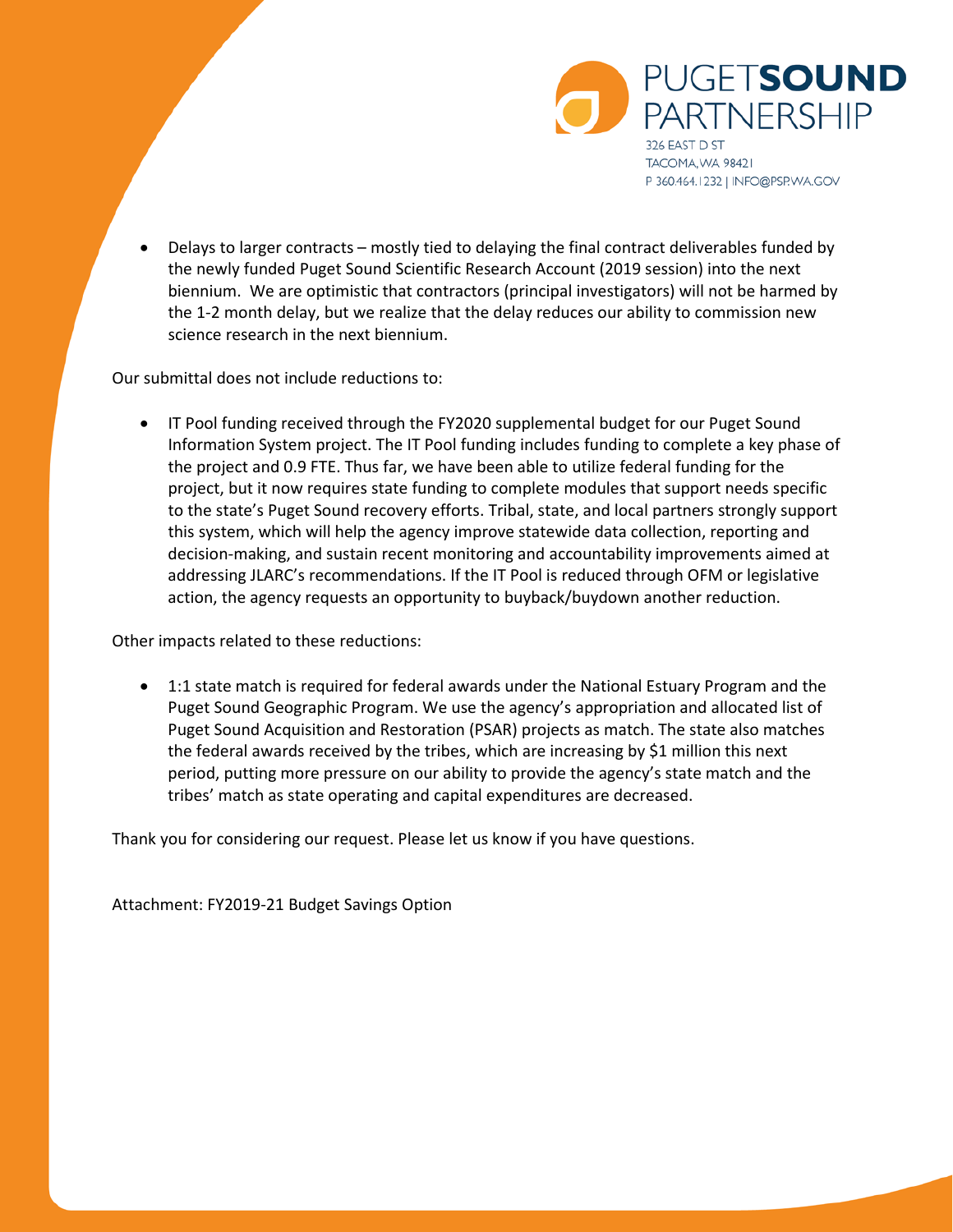## **Budget Savings Options 2020**

*Dollars in Thousands*

**Agency:** *Puget Sound Partnership*

| Agency<br>Priority | mpact<br>$1 - 5$ | Program/Activity                   |              | <b>Other Funds</b> |              |              |      |              |              | <b>FTE Change</b> | <b>Brief Description and Rationale</b> | <b>Effective</b><br>Date | <b>Impacts of Reductions and</b><br><b>Other Considerations</b> | Law/Reg. Change<br><b>Required (cite)</b>                                                                                                                                                                                                                                                                                                                                                                                                                                                                                                                                                                                  |         |                                                                                                                                                                                                                                                                                                                                                                                                                                                                                                                                                                                                                                                                         |       |
|--------------------|------------------|------------------------------------|--------------|--------------------|--------------|--------------|------|--------------|--------------|-------------------|----------------------------------------|--------------------------|-----------------------------------------------------------------|----------------------------------------------------------------------------------------------------------------------------------------------------------------------------------------------------------------------------------------------------------------------------------------------------------------------------------------------------------------------------------------------------------------------------------------------------------------------------------------------------------------------------------------------------------------------------------------------------------------------------|---------|-------------------------------------------------------------------------------------------------------------------------------------------------------------------------------------------------------------------------------------------------------------------------------------------------------------------------------------------------------------------------------------------------------------------------------------------------------------------------------------------------------------------------------------------------------------------------------------------------------------------------------------------------------------------------|-------|
| H, M, L            |                  |                                    | <b>FY 20</b> | <b>FY 21</b>       | <b>FY 22</b> | <b>FY 23</b> | Fund | <b>FY 20</b> | <b>FY 21</b> | <b>FY 22</b>      | <b>FY 23</b>                           |                          | FY 20 FY 21                                                     |                                                                                                                                                                                                                                                                                                                                                                                                                                                                                                                                                                                                                            | (MM/YY) |                                                                                                                                                                                                                                                                                                                                                                                                                                                                                                                                                                                                                                                                         |       |
| M                  | 1                | Professional Development/ Training | \$           | 15                 |              |              |      |              |              |                   |                                        |                          |                                                                 | Agency provides every staff member with<br>\$750 to be used for professional<br>development. This cut will reduce that<br>amount by half, but will provide the<br>funding needed for required training<br>(WAC/RCW). Additionally, the Partnership<br>conducts several all-staff trainings a year<br>on general training topics that are of<br>benefit to everyone. Cancelled first aid/CPR<br>and ended a contract for core competency<br>related trainings early.                                                                                                                                                        | 7/20    | Staff will be limited on attendance of<br>courses, or conferences, that have a fee<br>associated. Agency will maintain LinkIn<br>Learning access.                                                                                                                                                                                                                                                                                                                                                                                                                                                                                                                       | None  |
|                    |                  |                                    |              |                    |              |              |      |              |              |                   |                                        |                          |                                                                 | This reduction will require our staff to<br>attend more meetings virtually, while<br>leaving enough funding for site visits when<br>necessary. Some of this the agency is in<br>control of arranging, but many of these<br>meetings are set up by our partners and<br>our ability to participate virtually will be<br>dependent on whether they implement a<br>technology solution that we can utilize.<br>There is also some savings incorporated<br>into these figures from conducting an FY20<br>congresional education outreach event<br>virtually and limiting the number of staff<br>traveling to the event in FY21. |         | Fewer in person meetings and<br>opportunities to network and build<br>relationships face to face.                                                                                                                                                                                                                                                                                                                                                                                                                                                                                                                                                                       |       |
| M                  | 1                | Travel                             | $\zeta$      | 52                 |              |              |      |              |              |                   |                                        |                          |                                                                 |                                                                                                                                                                                                                                                                                                                                                                                                                                                                                                                                                                                                                            | 4/20    |                                                                                                                                                                                                                                                                                                                                                                                                                                                                                                                                                                                                                                                                         | None  |
|                    |                  |                                    |              |                    |              |              |      |              |              |                   |                                        |                          |                                                                 | The Partnership supports 4 boards, three of<br>which are required by statute. This<br>reduction will require more meetings to be<br>conducted virtually.                                                                                                                                                                                                                                                                                                                                                                                                                                                                   |         | Leadership Council meetings are subject to<br>the Open Public Meetings Act, so we<br>retained funding to host those in-person in<br>FY21. We also retained funding to support<br>at least one in-person meeting a year for<br>the other three boards. Virtual meetings<br>have been surprisingly successful, but<br>Board members and staff value in-person<br>meetings for relationship-building and<br>discussion of difficult topics. Changes to<br>OPMA to allow virtual meetings to<br>continue indefinitely would help assuage<br>safety concerns for the Leadership Council,<br>save additional funding, increase efficiency<br>and reduce our carbon footprint. |       |
| H                  | 1                | <b>Boards Program</b>              | Ś.           | 19                 |              |              |      |              |              |                   |                                        |                          |                                                                 |                                                                                                                                                                                                                                                                                                                                                                                                                                                                                                                                                                                                                            | 4/20    |                                                                                                                                                                                                                                                                                                                                                                                                                                                                                                                                                                                                                                                                         | Maybe |